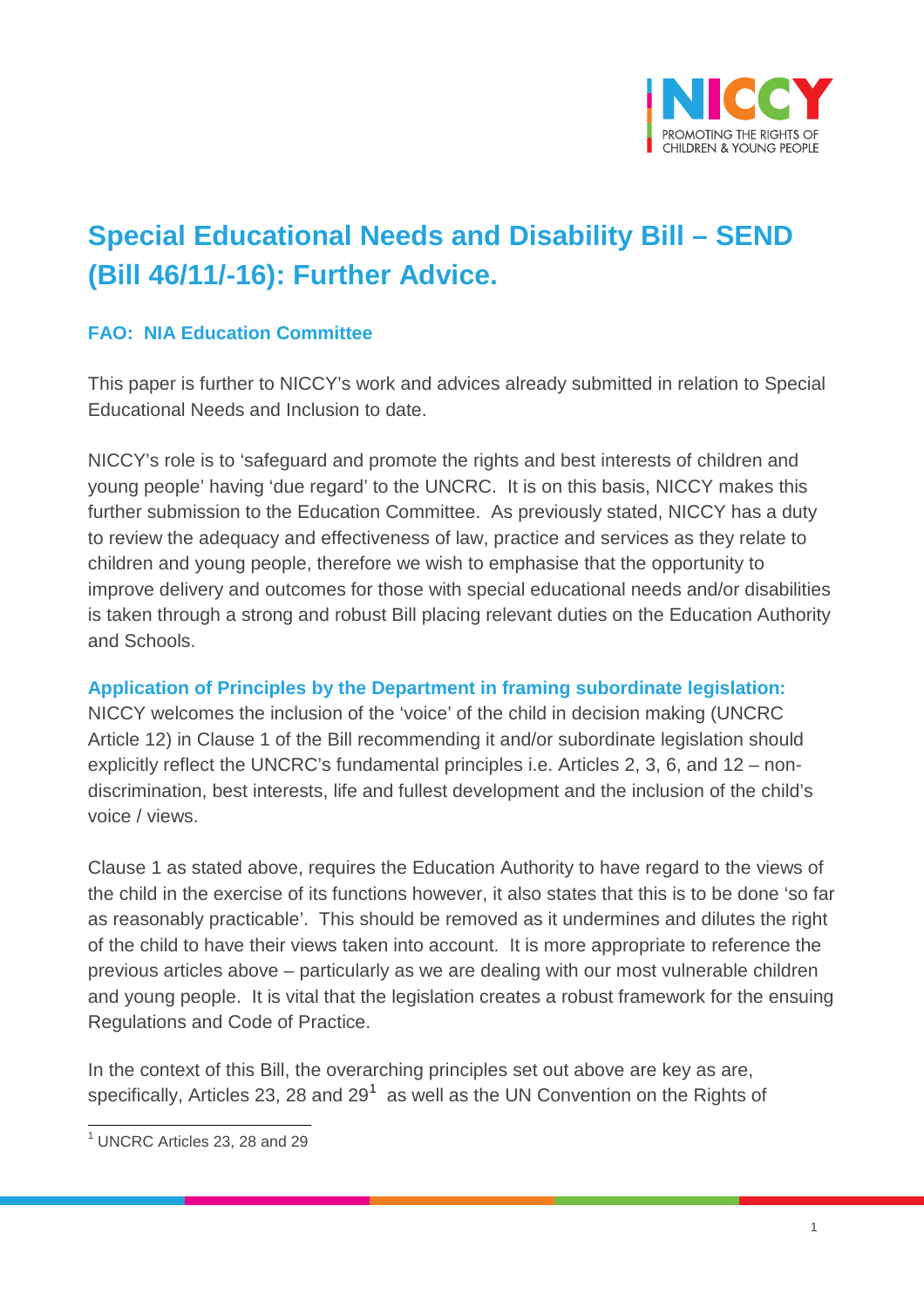

Persons with Disabilities (UNCRPD) principles within Articles 5, 7, 9, 10, 17 and specifically Article  $24<sup>2</sup>$  $24<sup>2</sup>$  as it relates to education.

NICCY would recommend a change from 'may' to 'shall' to ensure robustness of implementation e.g.s in relation to Clauses 3 (3) (2A); (4) 8ZA (1); 7 (2)(10); 8(7); 9(2) (3) (4); 10 (2).

1 23.1.States Parties recognize that a mentally or physically disabled child should enjoy a full and decent life, in conditions which ensure dignity, promote self-reliance and facilitate the child's active participation in the community.

23.3. Recognizing the special needs of a disabled child…… to ensure that the disabled child has effective access to and receives education, training, health care services, rehabilitation services, preparation for employment and recreation opportunities in a manner conducive to the child's achieving the fullest possible social integration and individual development……

28.1. States Parties recognize the right of the child to education, and with a view to achieving this right progressively and on the basis of equal opportunity

29.1. States Parties agree that the education of the child shall be directed to:

(a) The development of the child's personality, talents and mental and physical abilities to their fullest potential;

<span id="page-1-0"></span><sup>2</sup> UNCRPD Article 24 refers:

States Parties recognize the right of persons with disabilities to education. With a view to realizing this right without discrimination and on the basis of equal opportunity, States Parties shall ensure an inclusive education system at all levels and life long learning directed to:

The full development of human potential and sense of dignity and self-worth, and the strengthening of respect for human rights, fundamental freedoms and human diversity;

The development by persons with disabilities of their personality, talents and creativity, as well as their mental and physical abilities, to their fullest potential;

Enabling persons with disabilities to participate effectively in a free society.

2. In realizing this right, States Parties shall ensure that:

Persons with disabilities are not excluded from the general education system on the basis of disability, and that children with disabilities are not excluded from free and compulsory primary education, or from secondary education, on the basis of disability;

Persons with disabilities can access an inclusive, quality and free primary education and secondary education on an equal basis with others in the communities in which they live;

Reasonable accommodation of the individual's requirements is provided;

Persons with disabilities receive the support required, within the general education system, to facilitate their effective education;

Effective individualized support measures are provided in environments that maximize academic and social development, consistent with the goal of full inclusion.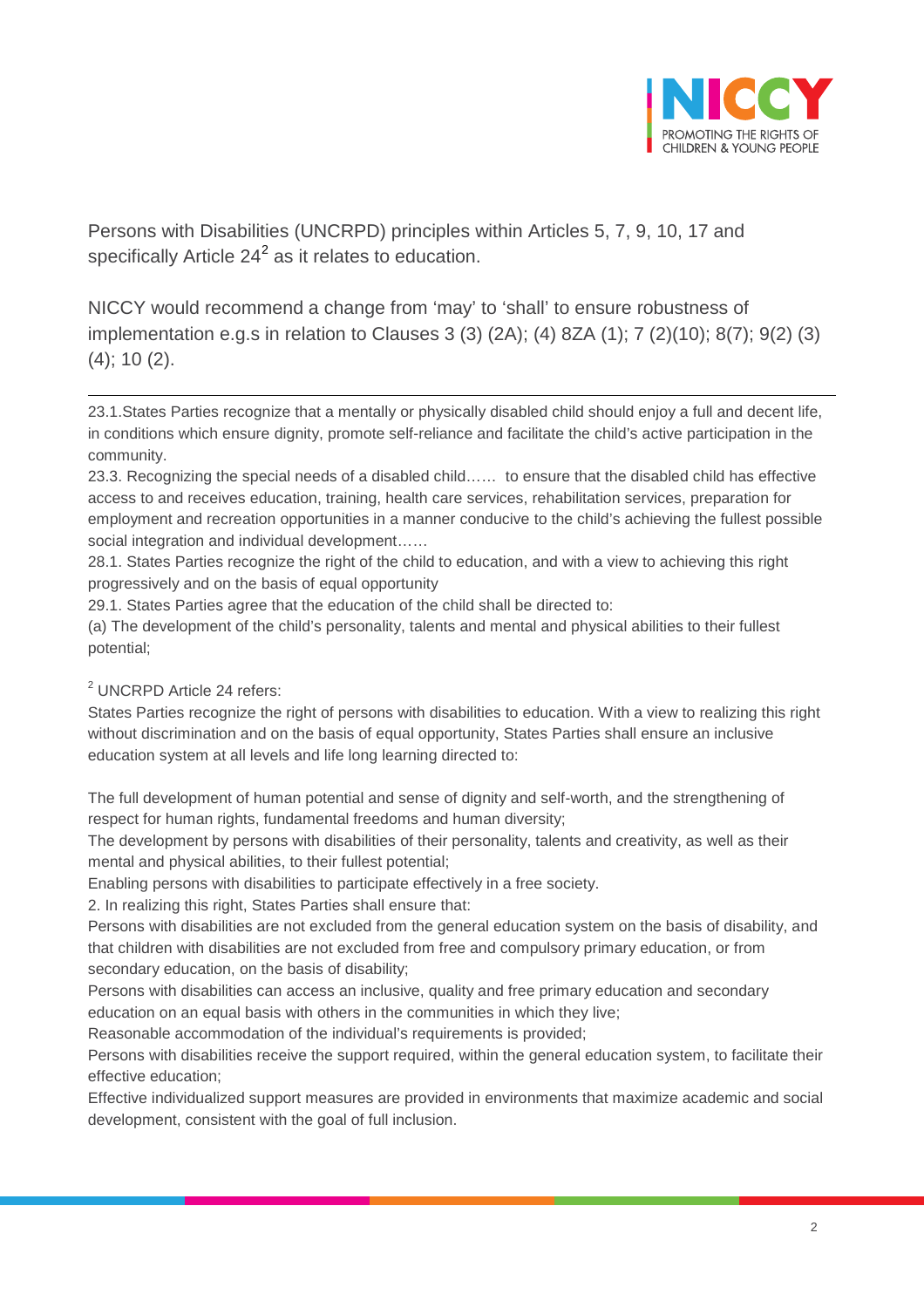

## **Intent and Objectives of the Bill**

DE – in the 'Explanatory and Financial Memorandum' attached to the Bill - sets out the policy intent and objectives of the revised SEN Framework as 'child focused' - which is welcome though should be referenced in the Bill/subordinate legislation - and to:

- 1. *maintain an inclusive ethos within schools;* This is a vital principle as the original intent stated this was a 'special educational needs and inclusion review' and was raised with NICCY at a recent meeting with CDSA meeting. Inclusion i.e. addressing the needs of ALL children and young people with special educational needs and/or disabilities, has to be real and meaningful;
- 2. *ensure early identification, assessment and intervention/provision;* Key are effective services in achieving the child's full potential in learning/social & life skills development;
- 3. *ensure that the special educational needs of children are met in a timely fashion;* NICCY has previously commented on delays in assessment and support services provision and welcomes the intention to address these;
- 4. *reduce bureaucracy;* again this is welcome if it ensures focus on support service provision for the child;
- 5. *build the capacity of schools to address the SEN of most children;* Schools should address the SEND needs of ALL children;
- 6. *put a clear focus on learning and outcomes for pupils with SEN ensuring that the views of pupils and parents are considered;* This is welcome though a robust interpretation of the phrase 'so far as reasonably practicable' should be in the best interests of the child;
- 7. *ensure transparency and accountability for resources and outcomes*; This is key in providing assurance to stakeholders (see later).

#### **Regulations and the Code of Practice:**

NICCY has previously stated that it is difficult to provide fully informed comment about the clauses of the Bill which will impact on children and young people without sight of the content of the proposed Regulations. In addition, NICCY has concerns that due to the legislative process relating to the passage of Regulations, there may be less scope to influence the content of Regulations. It will be vitally important in the development of Regulations which relate to the Bill that there is adequate consultation on the Regulations at the earliest possible stage, including direct consultation with children and young people.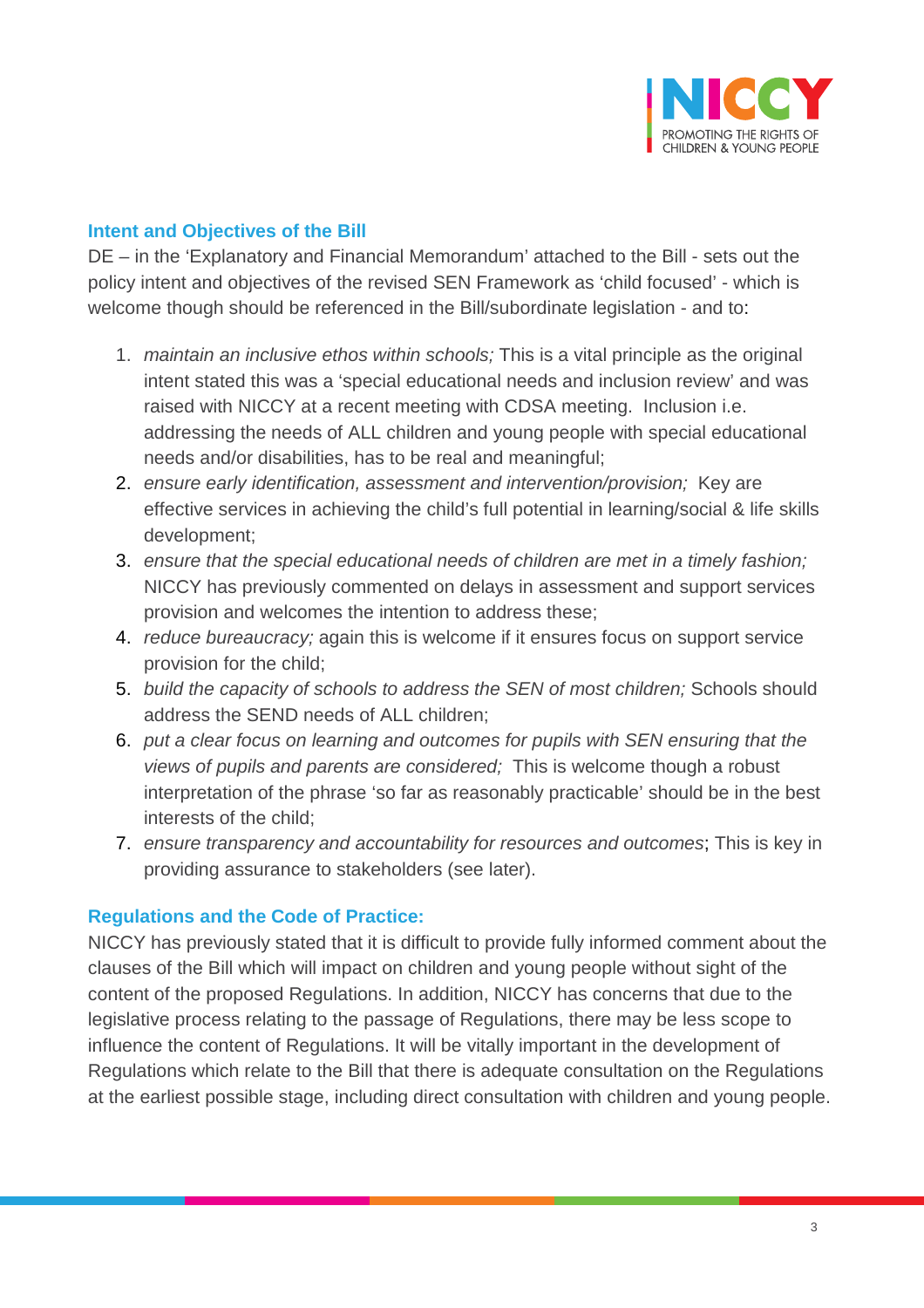

Reference is made to amendments to secondary legislation and revised statutory code of practice throughout the proposed legislation - as they pertain to amendments to the Education (NI) Order 1996 and Special Educational Needs and Disability (NI) Order 2005 to which the Authority and Boards of Governors … will have regard. It is important that the Education Authority and Boards of Governors give these the necessary 'weight' therefore NICCY recommends 'due regard'. It is crucial that appropriate importance is placed then on ensuring adherence to the Regulations and Code of Practice in 'translating' the Bill and indeed the 'spirit' of the Bill into practice.

We understand the Code of Practice will reflect a 3 stage process – rather than the previous 5 – it is hoped this will reduce bureaucracy and ensure speedier timescales in identification of need / intervention of support services.

#### **Time periods for assessment**

These should be explicitly referenced. Timescales should apply to educational psychology and health assessments as these form the basis of specifying and quantifying the support services required to meet the needs of the child. Specification and quantification details within the Statement/CSP and indeed the PLP are crucial if we wish to ensure successful outcomes. As in England, the educational and health needs of the child are included.

#### **Access to Educational Psychology: access/reports/statements**

The number and availability of Educational Psychologists and delays in assessment and subsequent provision put in place, has been identified as a major concern by NICCY and indeed parents and NGOs during this process. It is of concern that Officials in their recent session with the Committee stated there were sufficient numbers.

#### **Inter-departmental Co-operation**

Clause 4 of the Bill refers. The need for greater co-operation between health and education professionals has been highlighted on a number of occasions by NICCY and indeed other stakeholders. The proposed Children's Services Co-operation Bill (CSCB) is a further opportunity to embed such practice as this would establish a mandatory obligation / statutory duty to co-operate.

The PHA are currently working on the role of the Allied Health Professionals in special educational needs which should contribute to same.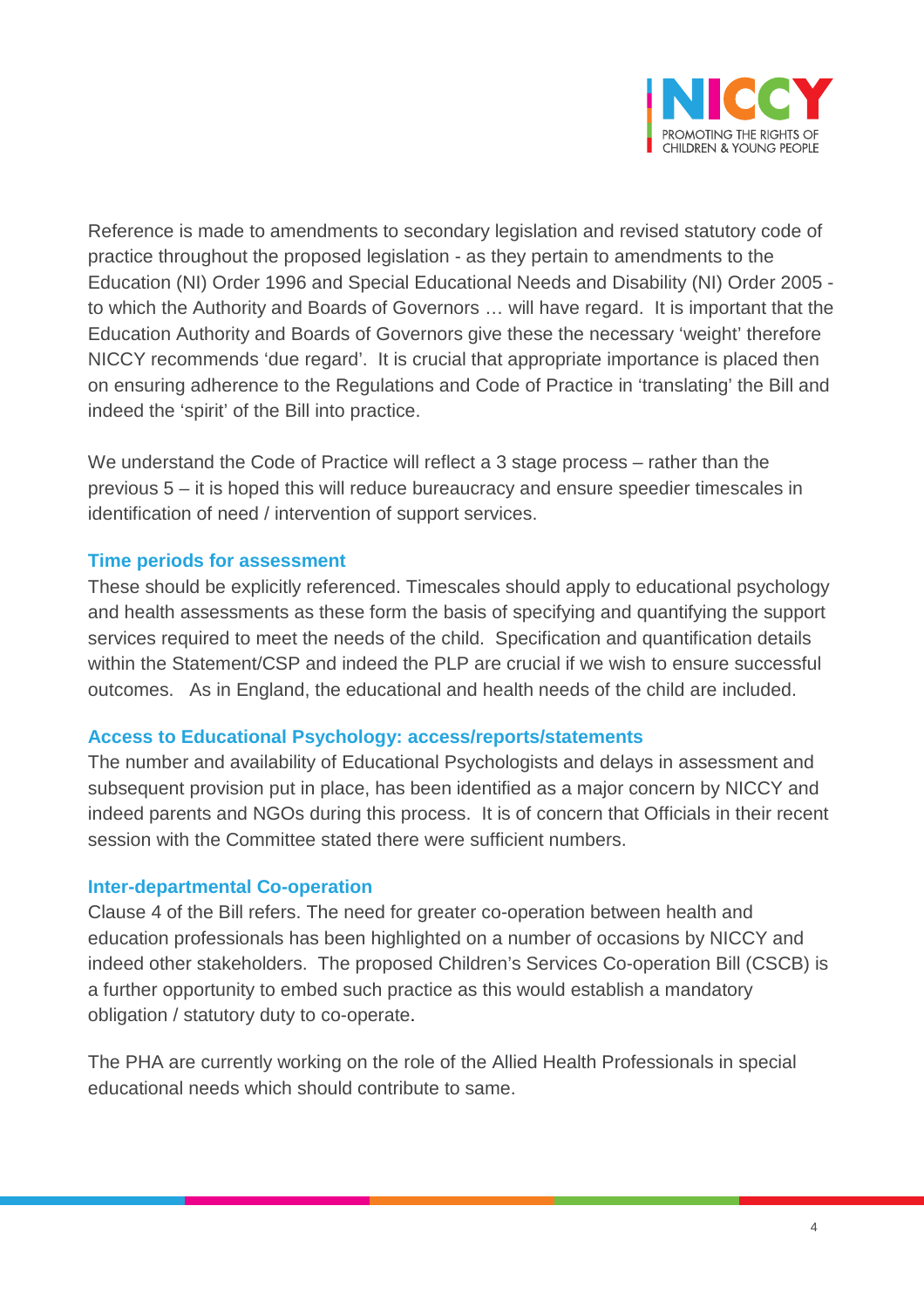

NICCY met over the summer period, with parents and experts to discuss the need for such co-operation in relation to children and young people who have an acquired brain injury - ABI<sup>[3](#page-4-0)</sup>; (acquired brain injury can occur as a result of accident, illness, poisoning, stroke or tumour).

## **Transitions**

NICCY has highlighted the need for a '1 Child 1 Plan' approach. Each Personal Learning Plan (PLP) and/or Statement/Co-ordinated Support Plan (CSP) should include all agencies' service/input in relation to the child's needs. One 'plan' should pertain in respect of each child; this should 'follow' the pupil to their place of education on transition between each, including into further education / training. Again this supports the need for interdepartmental co-operation particularly as/when departmental remits change due to the upcoming reconfiguration of Government Departments.

# **Appeals / Mediation**

NICCY welcomes the inclusion of the rights of pupils with disabilities to have opportunities for redress including those over compulsory school age.

Bill Clauses 7-12 refer: NICCY would as with other references throughout the Bill recommend a change from 'may' to 'shall' to ensure robustness of implementation. It is to be welcomed (Clause 10) that rights previously exercisable by a parent within the SEN framework now includes a new right for a child over compulsory school age to appeal to the tribunal.

# **Resources**

We appreciate as stated, that the Review is 'not about saving money or reducing budgets', but rather has 'a strong focus on delivering an efficient and effective system within the resources available to schools and the Authority'.

<span id="page-4-0"></span><sup>&</sup>lt;sup>3</sup> Recent meeting by NICCY with 'Talking Heads' parents and experts, in relation to acquired brain injury (ABI). ABI can occur as a result of accident, illness, poisoning, stroke or tumour. Parents and experts emphasised the need for co-operation between health and education to input to CSPs/Statements going forward, taking on board the need for medical input/understanding of condition and how that manifests and the necessity that it be addressed in a holistic, child centred way.

The SEND Bill is an opportunity to do this and the importance of the Regulations/Code of Practice to effectively address the needs of Children and Young People was highlighted.

NICCY was informed of an upcoming piece of work in relation to Young People in Hydebank where there are a disproportionate number of Yg People affected by ABI.